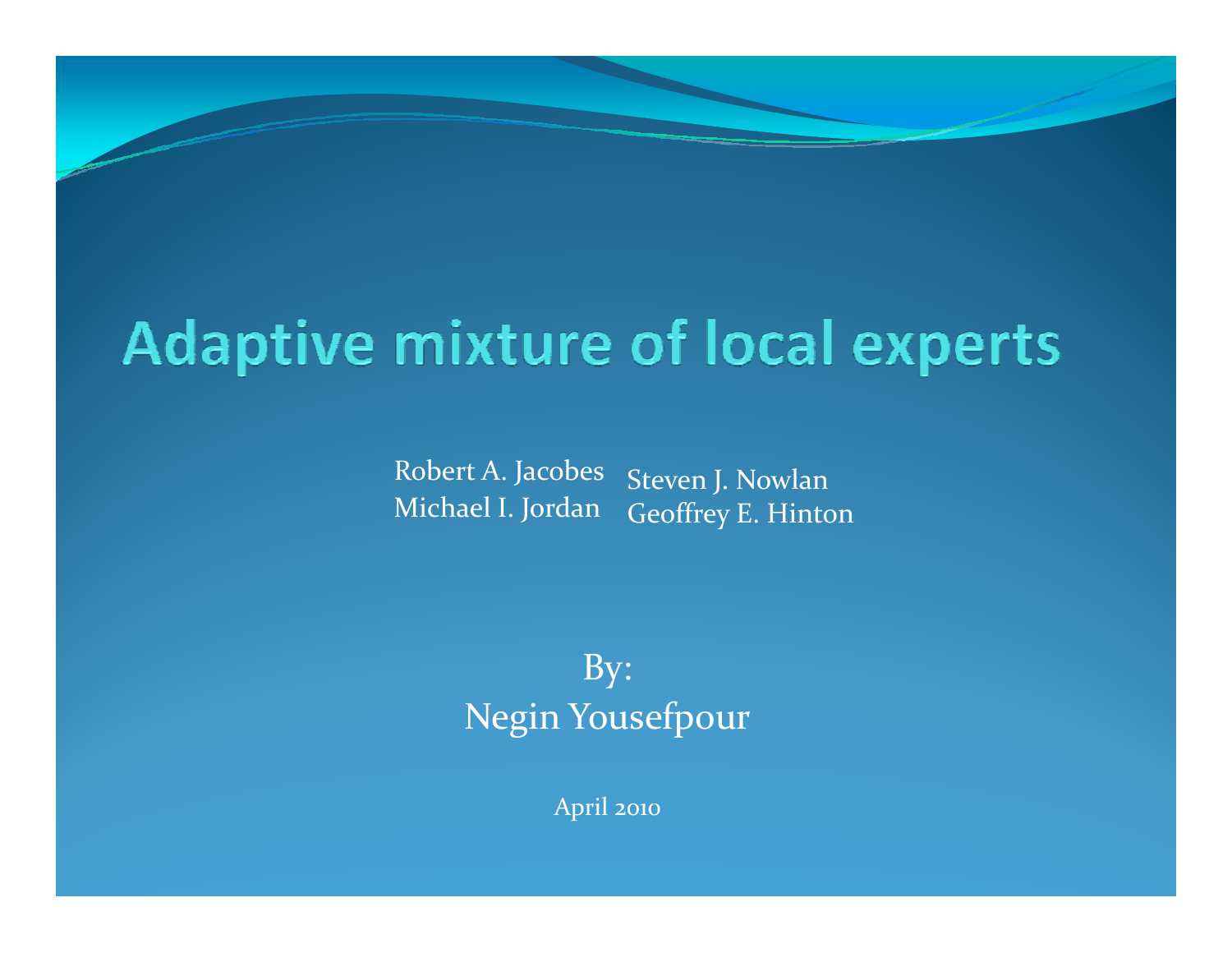## Contents

- Introduction
- Local Experts
- Motivation
- Architecture
- ME Learning
- Vowel recognition
- Summary
- References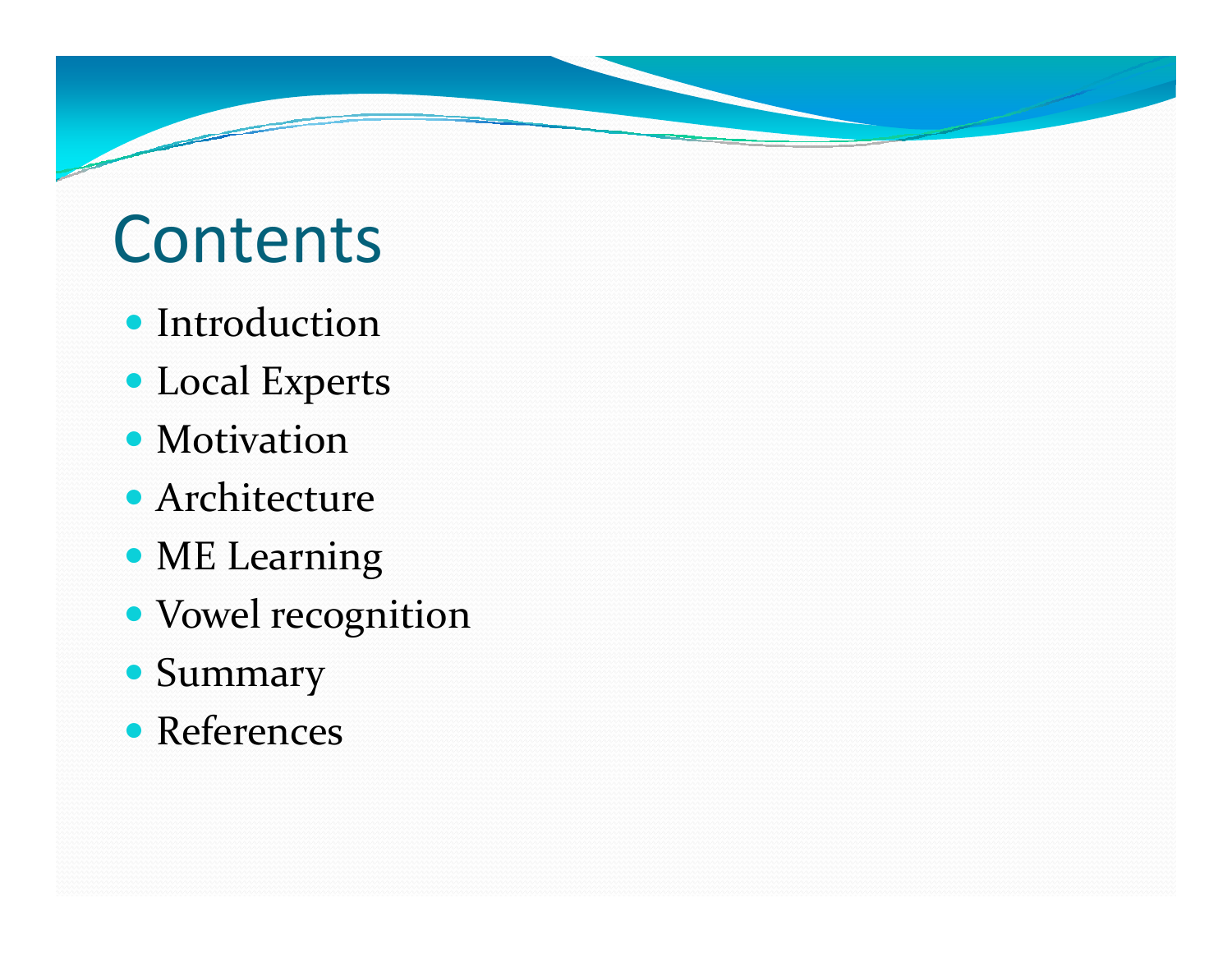### Introduction

- Modular Neural Networks proposed by Jacobs et al. (1991), consist of a group of networks  $\rightarrow$  Local Experts
- Experts competes among themselves to learn the different characteristics of input patterns
- Competition is regulated by another network  $\rightarrow$  Gate **Network**
- Gate network assigns different space areas of the inputs to the different local experts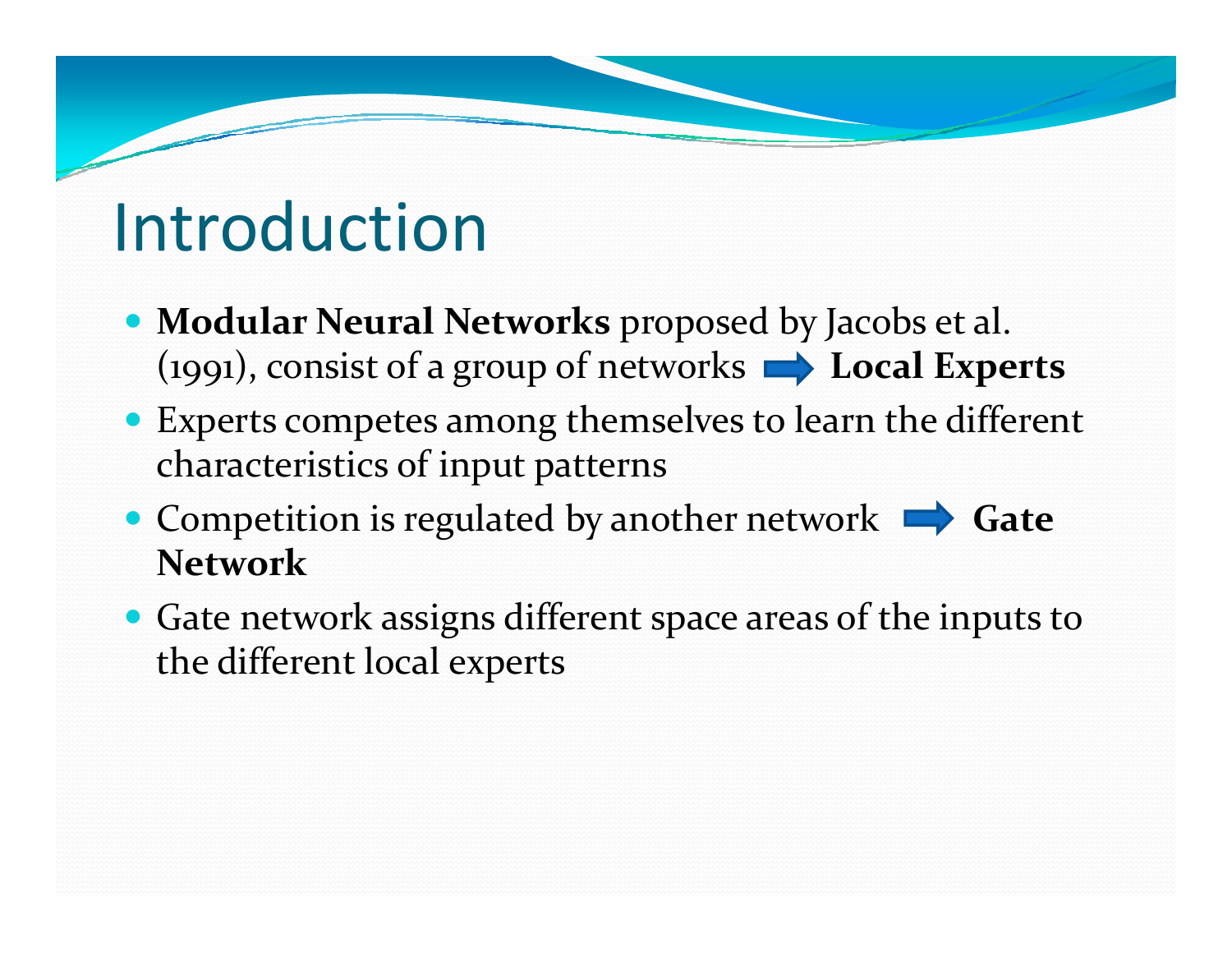### Local Experts

- They are feed-forward Neural Networks.
- The experts are local, means:
	- The weights in one expert are decoupled from the weights in other exper<sup>t</sup>
	- Each expert will be allocated to only a small local region of the space of possible input vectors
- A gating network could decides which of the experts should be used for each training case.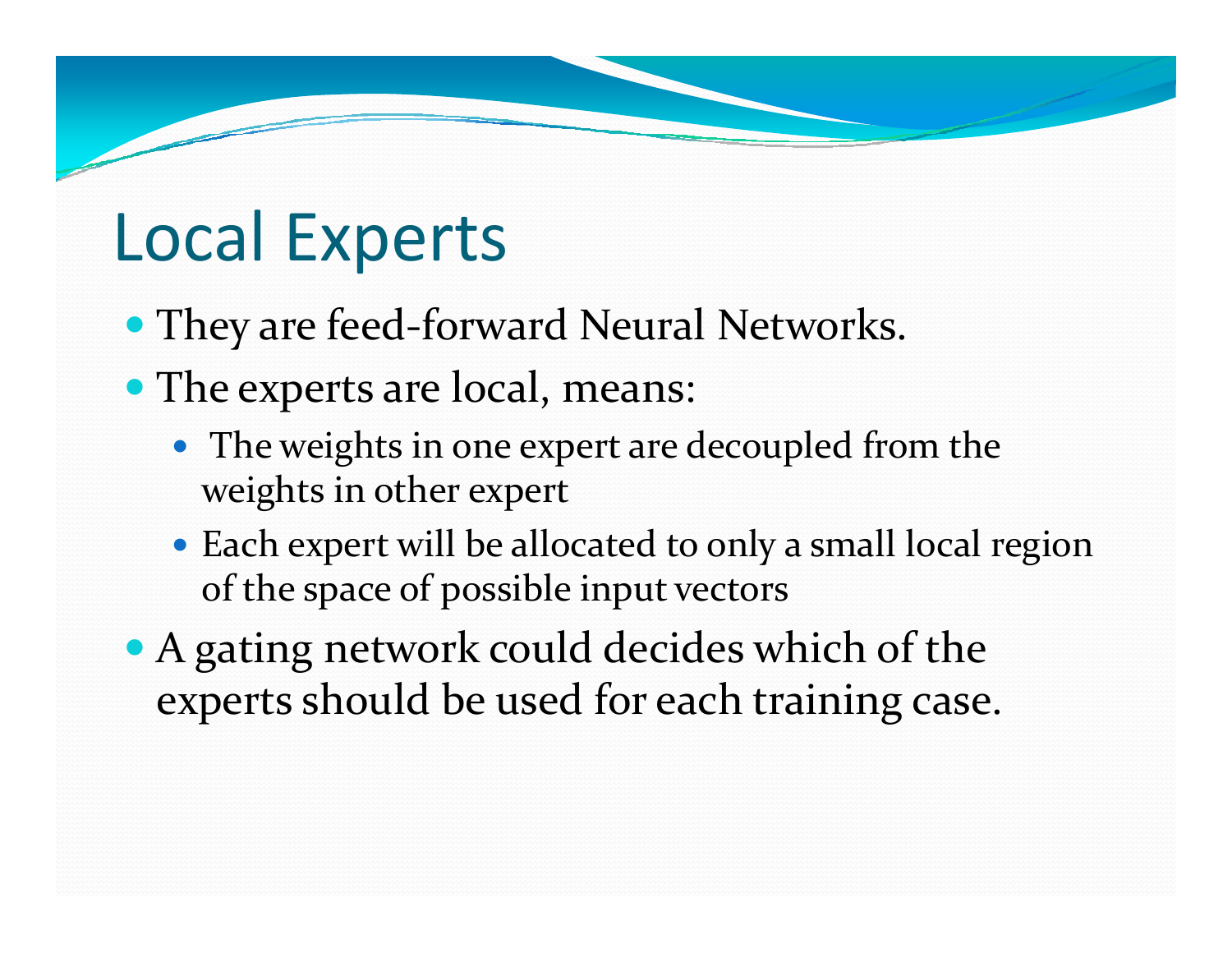### **Motivation**

a set of training cases naturally divided into subsets that correspond to distinct subtasks

using a system composed of several different "expert" networks plus a gating network

> less interference to perform different subtasks comparing to BP Networks

faster learning and Better generalization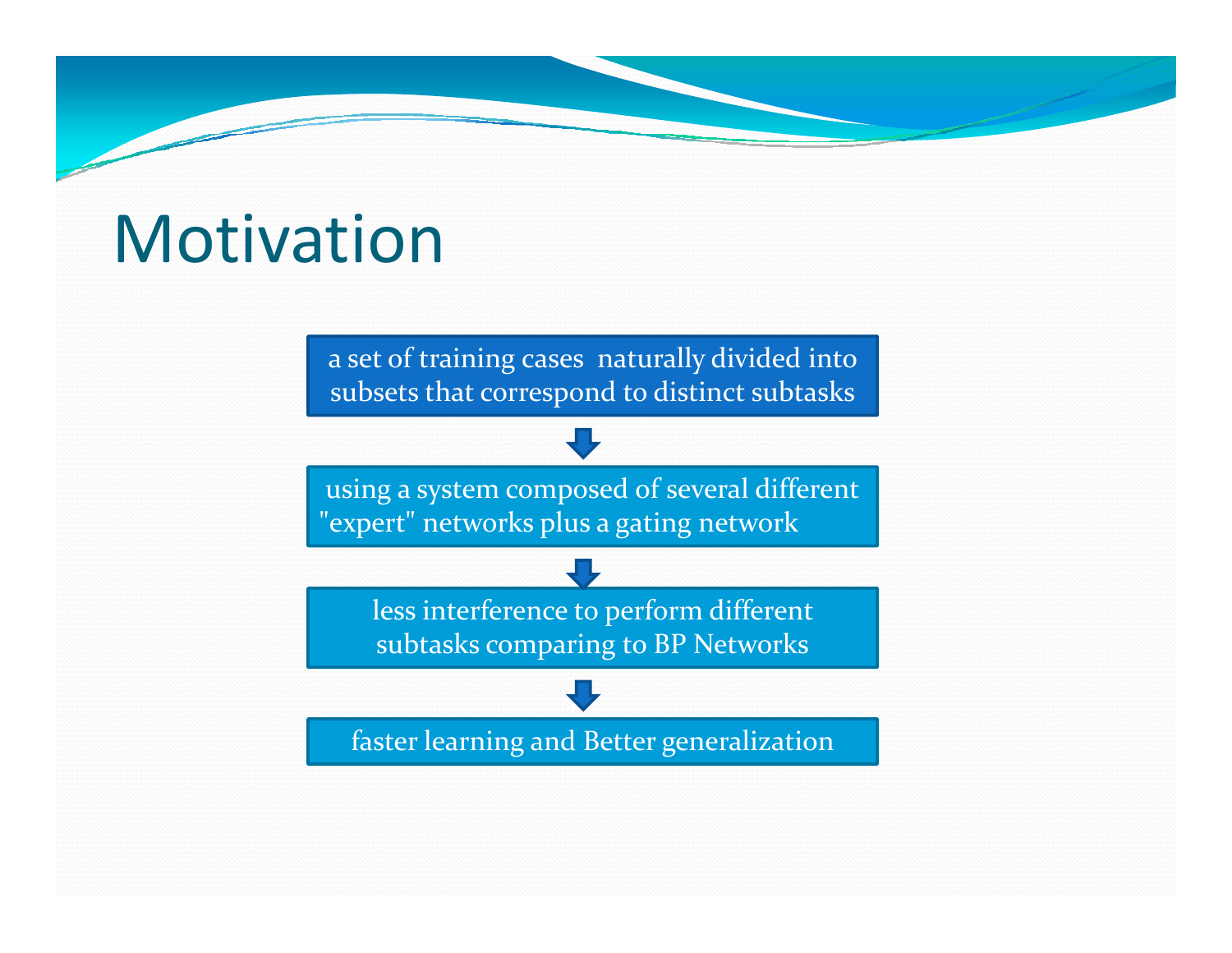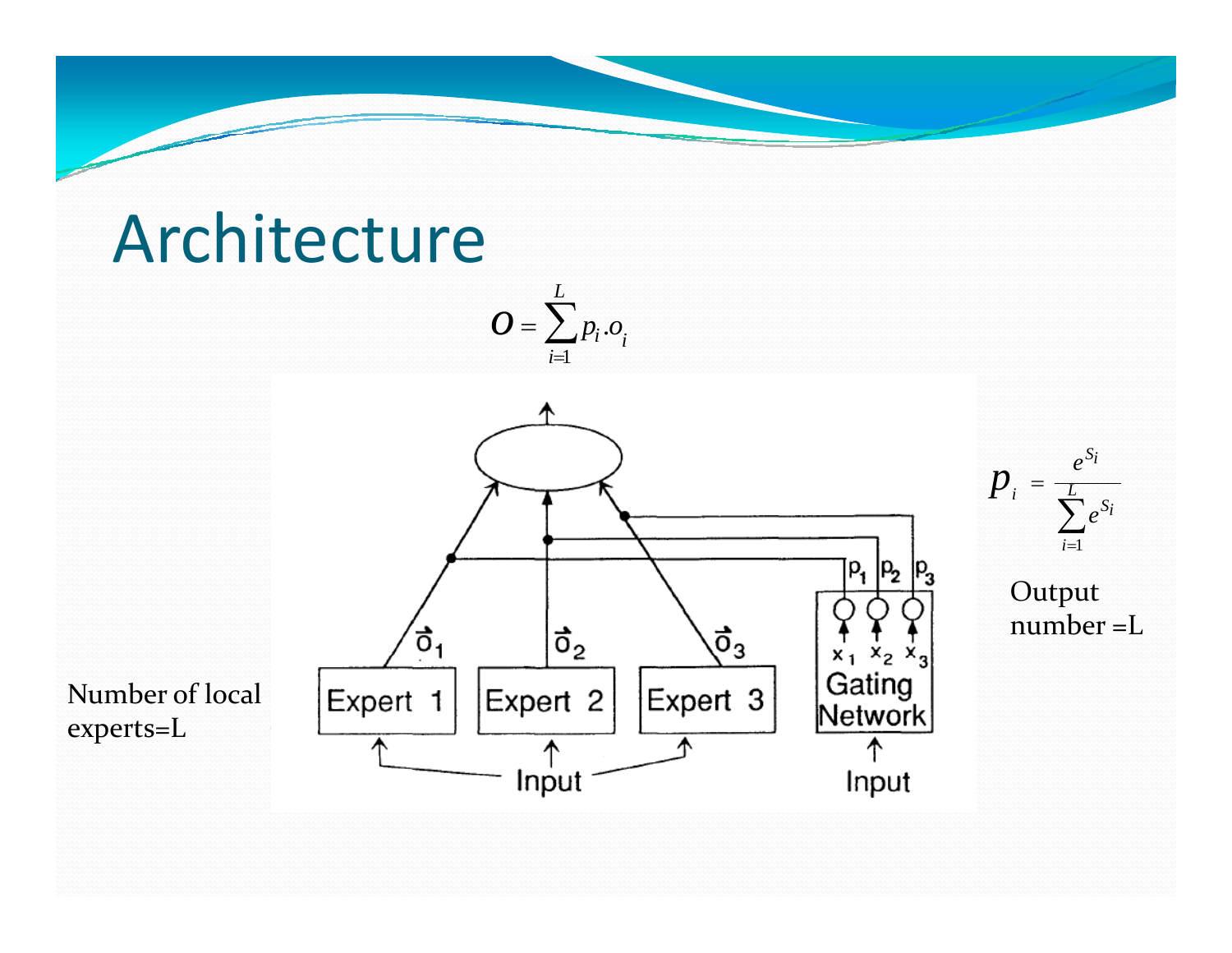## Learning

**Hampshire and Waibel (1989)**

$$
E^c = \|\mathbf{d}^c - \sum_i p_i^c \mathbf{o}_i^c\|^2
$$

• When the weights in one expert change, the residual error changes, and so the error derivatives for all the other local experts change.

**Jacob et.al. (1991)**

$$
E^c = \langle ||\mathbf{d}^c - \mathbf{o}_i^c||^2 \rangle = \sum_i p_i^c ||\mathbf{d}^c - \mathbf{o}_i^c||^2
$$

$$
E^c=-\log\sum_i p_i^c e^{-\frac{1}{2}\Vert \mathbf{d}^c-\mathbf{o}^c_i\Vert^2}
$$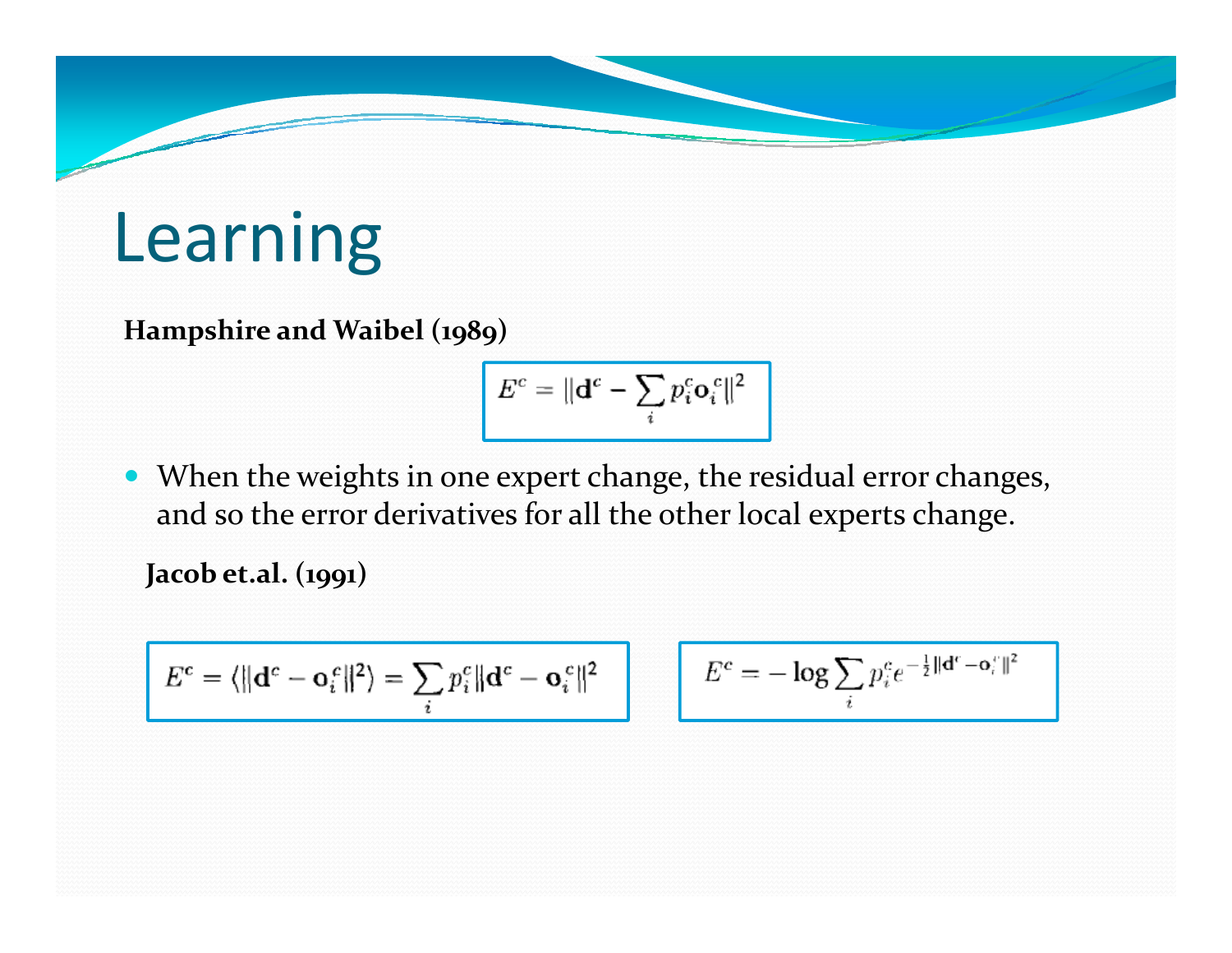## Learning

• A gradient decent method is used to find minimum for:

$$
E^{C} = -log(\sum_{i} p_i^{C} e^{-\frac{\left\|d^{C} - o_i^{C}\right\|^2}{2\sigma^2}})
$$

E<sup>c</sup>: error on training case <mark>c</mark>  $\bm{{\mathsf{p}}}_\text{i}$  : output of the gating network for expert  $\text{i}$ d $\mathrm{c}\mathrm{:}% \left\vert \mathbf{d}\right\vert$  the desired output vector o<sub>i</sub>: the output vector of expert i σ: variance is constant

- $\bullet$ This is the negative log probability of generating the desired output vector under a mixture of Gaussians model of the probability<br>distribution
- $\bullet$ • Each expert is required to produce the whole of the output vector rather than a residual. than <sup>a</sup> residual.
- $\bullet$ System tends to devote <sup>a</sup> single exper<sup>t</sup> to each training case.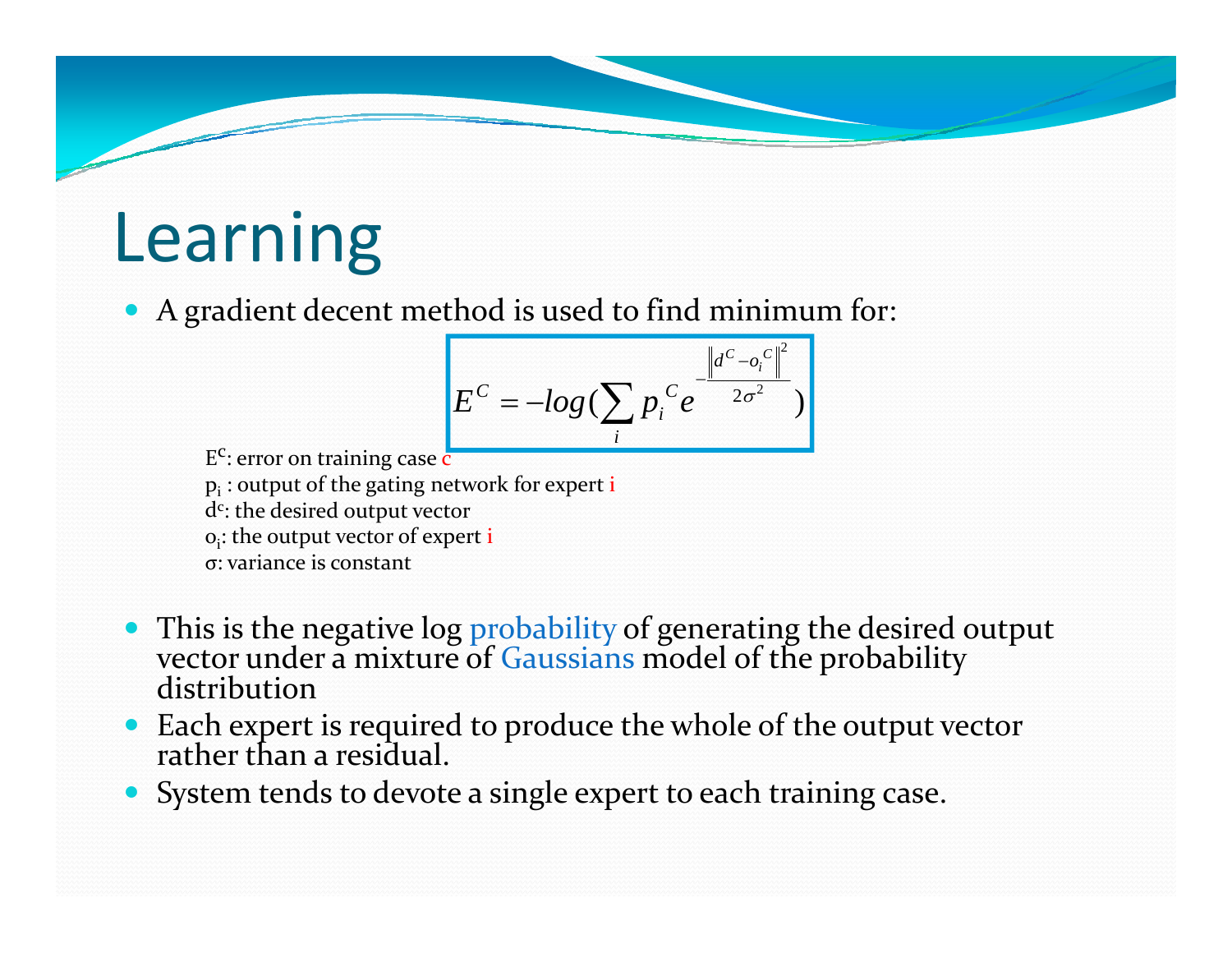# Learning

#### Gradient decent has two effect

**raises the mixing proportion** of experts that do better than

**makes each exper<sup>t</sup> better** for those cases for which it has a high mixing proportion



mixing proportion near **<sup>1</sup>** to one exper<sup>t</sup> on each case

each exper<sup>t</sup> can focus on modeling the cases it is good at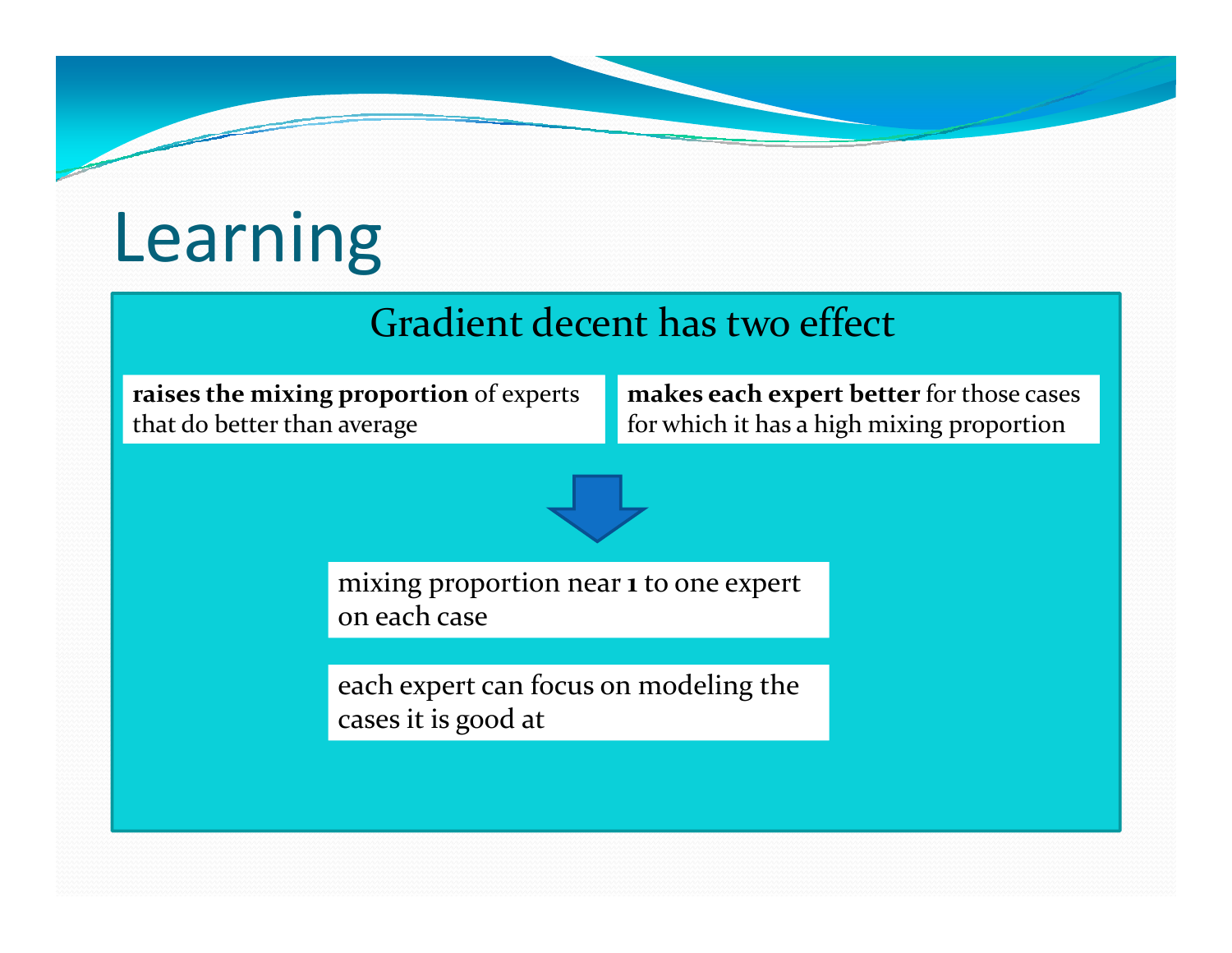### Associative Competitive Learning

The data vectors used incompetitive learning



The output vectors of an associative network

The competitive network



Inputless stochastic generator of<br>output vectors

The competitive learning



Generate output vectors with <sup>a</sup> distribution that matches the distribution of the "data" vectors.

The weight vector of each competitive hidden unit(Local expert)



The mean of <sup>a</sup> multidimensional Gaussian distribution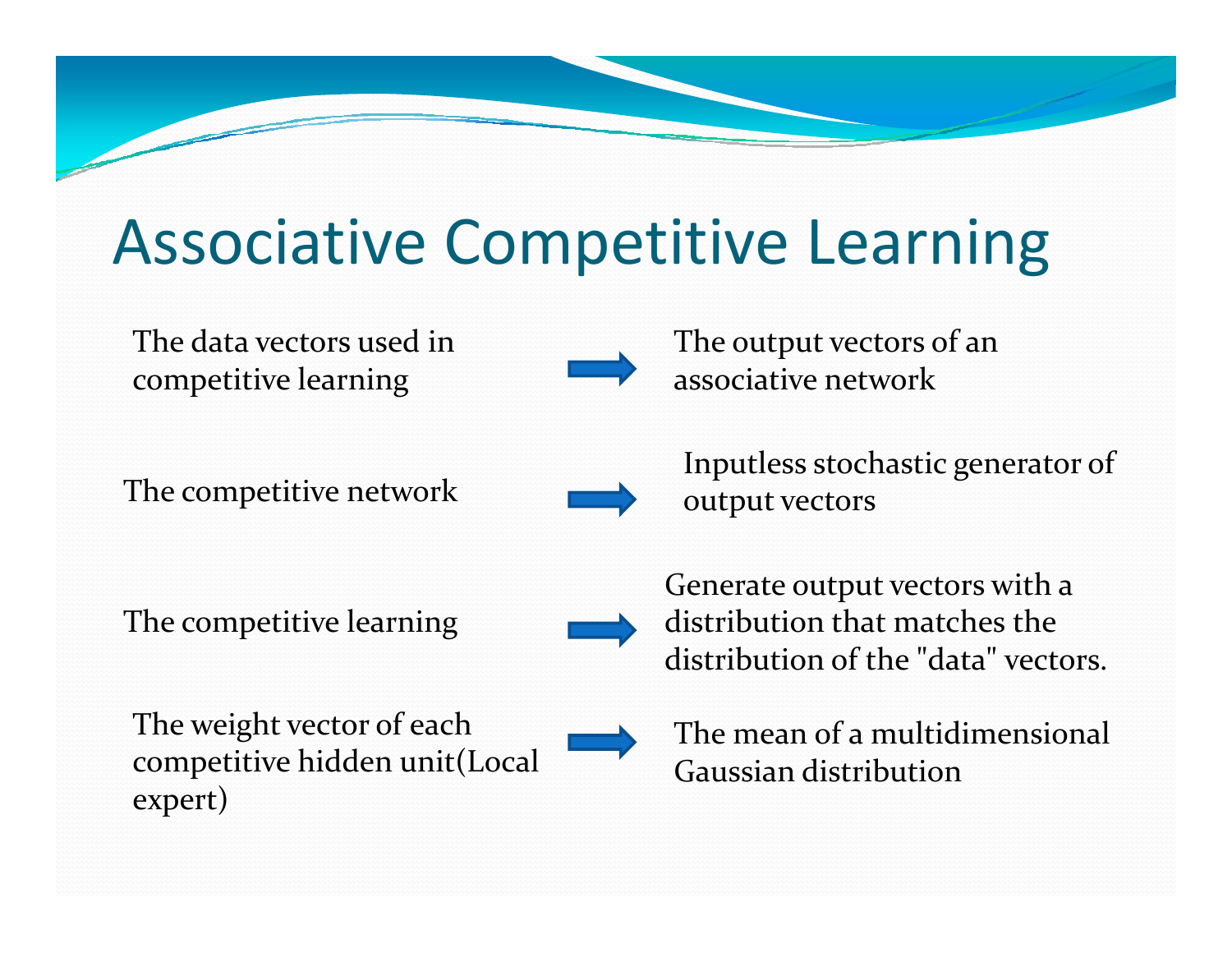#### Associative Competitive Learning

• The log probability of generating any particular output vector:

$$
\log P^{C} = -\log \left( \sum_{i} p_{i}^{C} k e^{-\frac{1}{2} || \mu_{i}^{C} - o^{C} ||^{2}} \right)
$$

**pi** : The probability of <sup>p</sup>icking hidden unit <sup>i</sup>

- **k** : A normalizing constant
- **μi** : "weight" vector of the hidden unit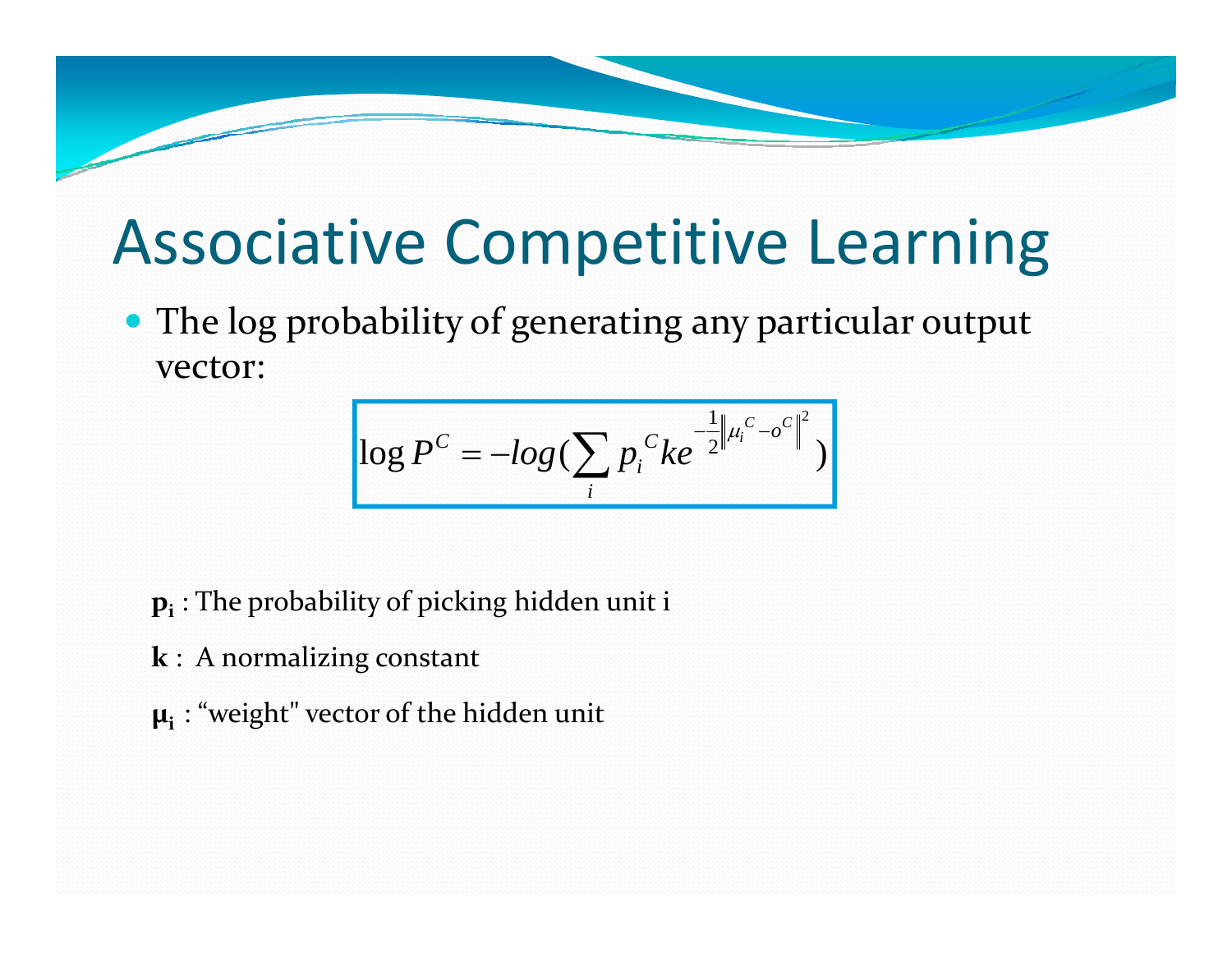### Soft / Hard competitive learning

- "Soft" competitive learning
	- •Modifies weights in all hidden units
	- • objective is to increase the product of the probabilities of generating the output vectors in the training set
	- Like GTM
- "Hard" competitive learning
	- It is assumed that only the out pu<sup>t</sup> vector must be generated by the hidden unit with the closest weight vector to input vector.
	- only this weight vector needs to be modified to increase the probability of generating the data vector.
	- Like ME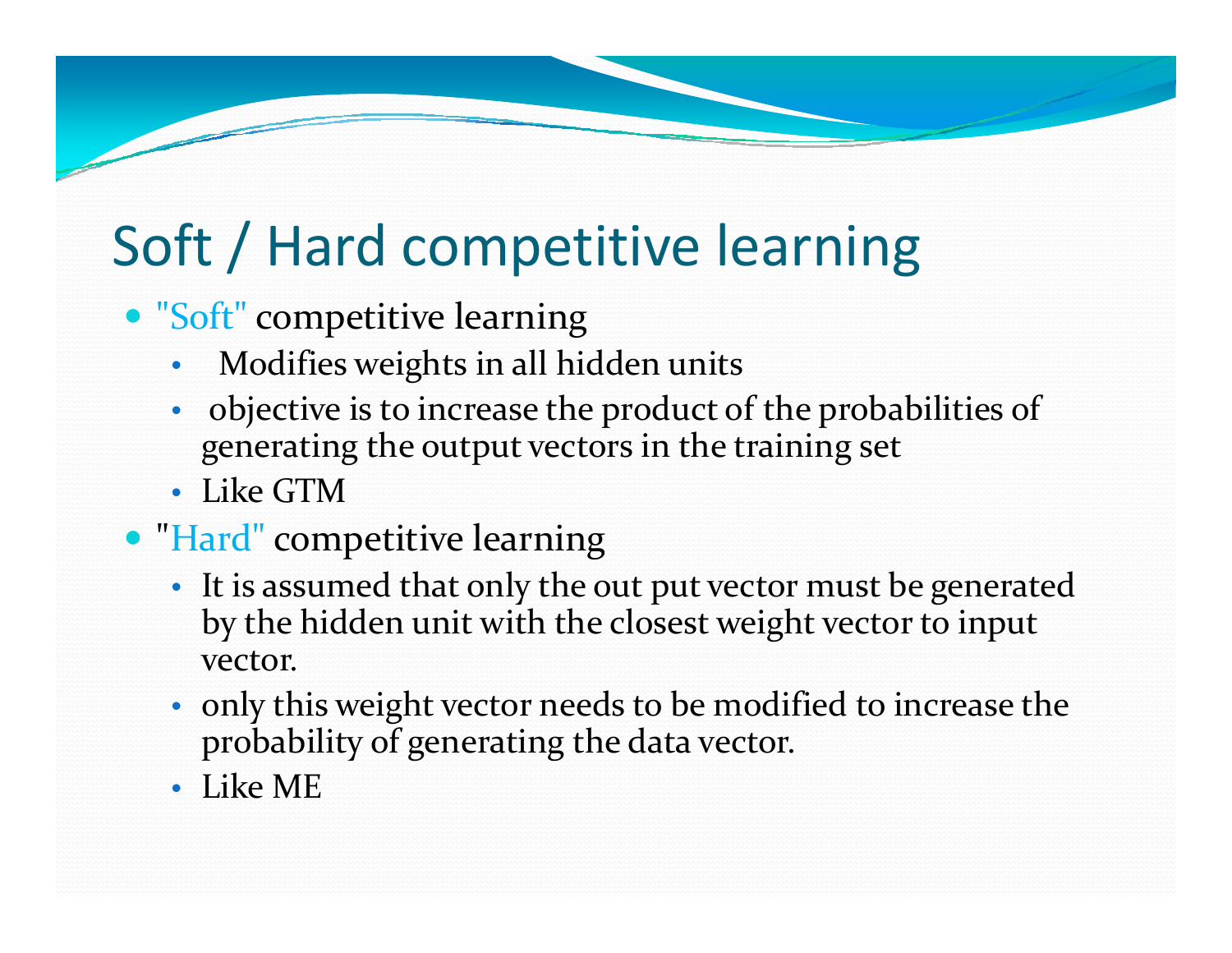- The mixture of experts model was evaluated on a speaker independent, four‐class, vowel discrimination problem .
- The data is came from the work by two linguistics experts Peterson and Barney(1952)
- They conducted experiments where listeners were asked to identify vowels
- The general purpose of these tests was to obtain an aural classification of each vowel
- Different researches tried to do the same thing by ANN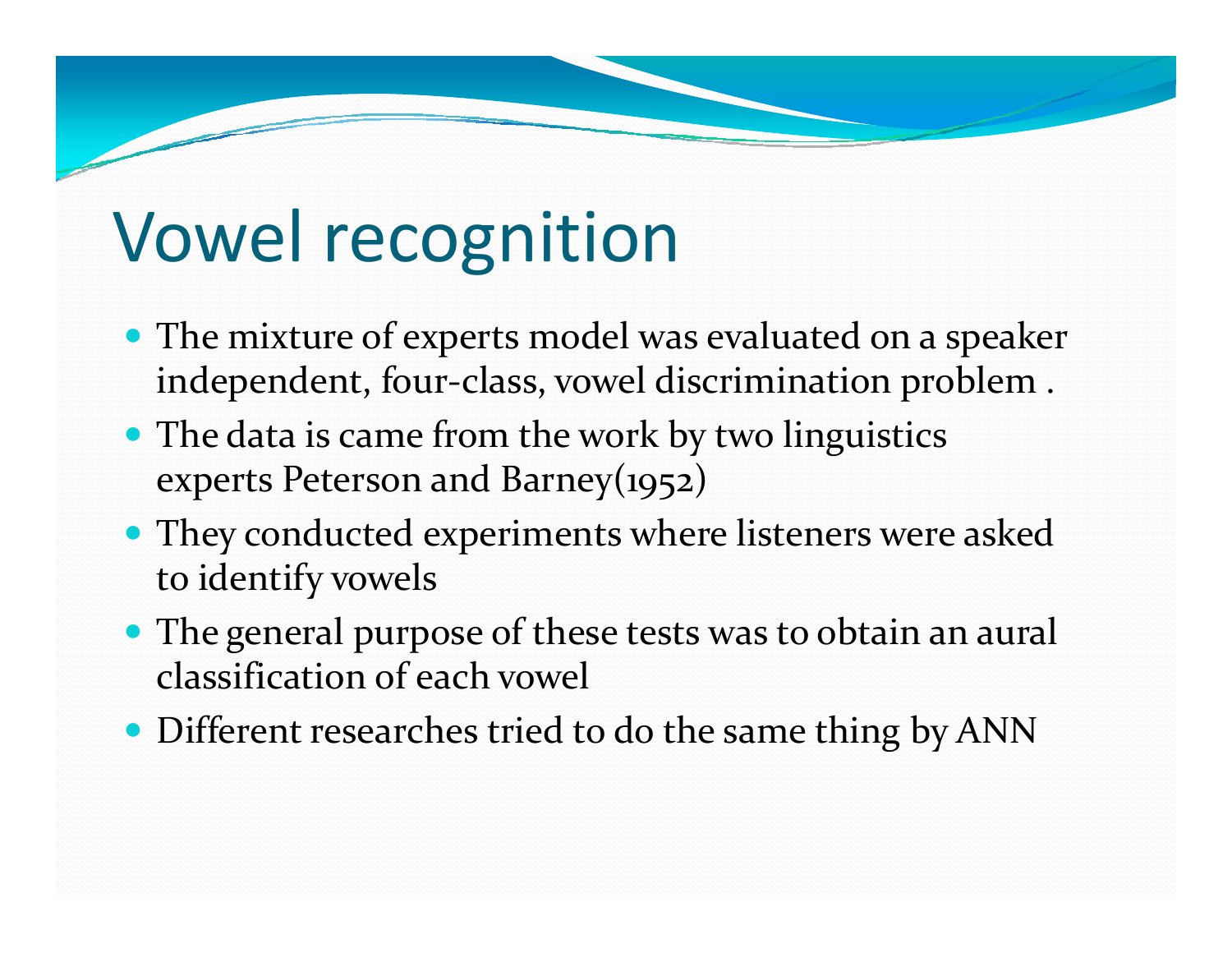- y The vowels were: **heed, hid, head, had, hud, hod, hawed, hood, who'd, heard**.
- $\bullet$  Generally, Vowels can be organized according to the tongue's position
- $\bullet$  The spectral peaks of the sound spectrum are called Formants
- $\bullet$  The first formant F1 can be related to how far the tongue is raised and F2 to which par<sup>t</sup> of the tongue is raised

Vowels as pronounced by **Bruce Hayes (Department of Linguistics, UCLA)**

| Word used | <b>IPA</b>  |  |  |
|-----------|-------------|--|--|
| in $[1]$  | symbol for  |  |  |
|           | the vowel   |  |  |
| heed      | i           |  |  |
| hid       | I<br>ε<br>æ |  |  |
| head      |             |  |  |
| had       |             |  |  |
| hod       | α           |  |  |
| hawed     | Э           |  |  |
| hood      | U           |  |  |
| who'd     | u           |  |  |
| hud       | Λ           |  |  |
| heard     | 3           |  |  |
|           |             |  |  |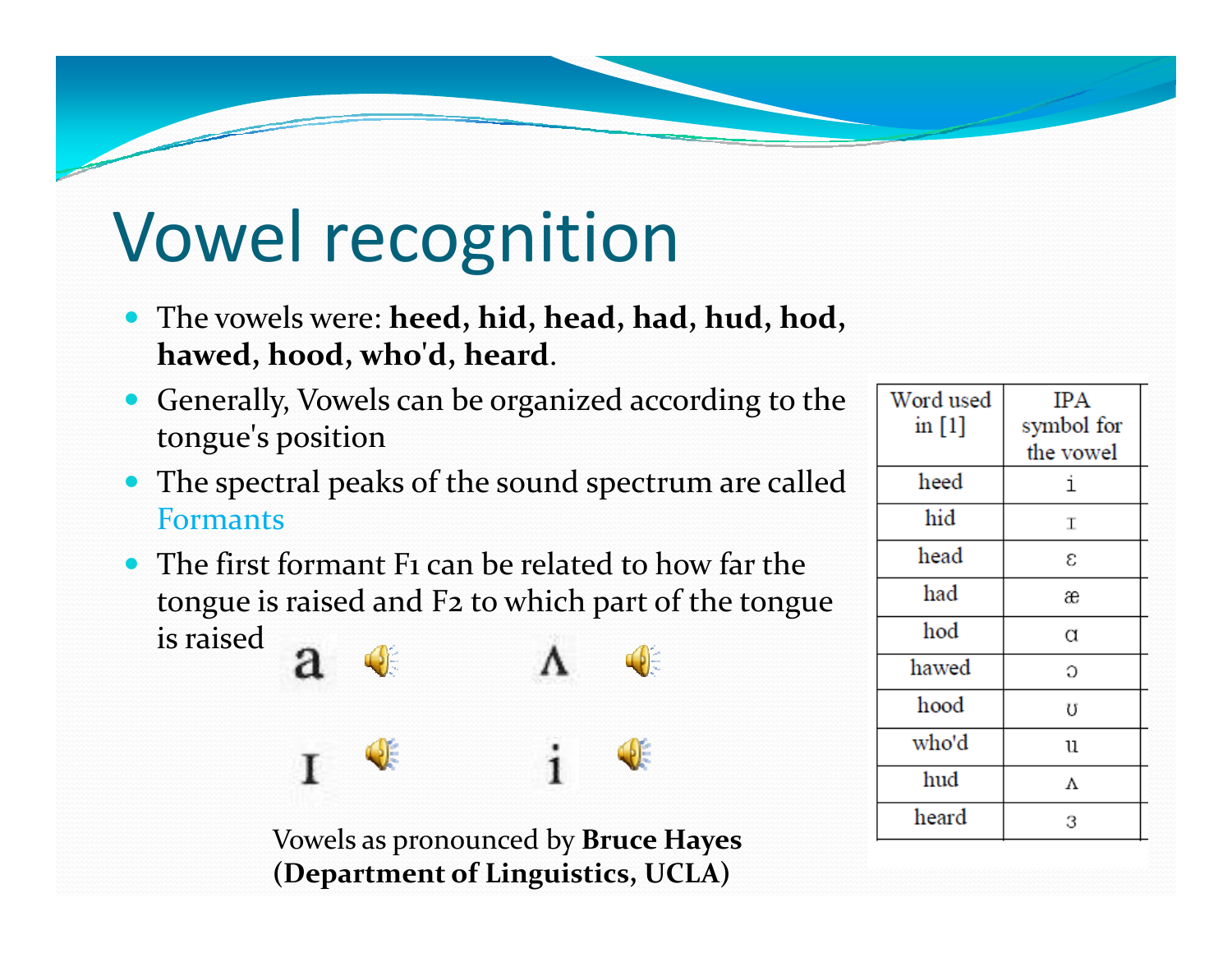

Wiki Pedia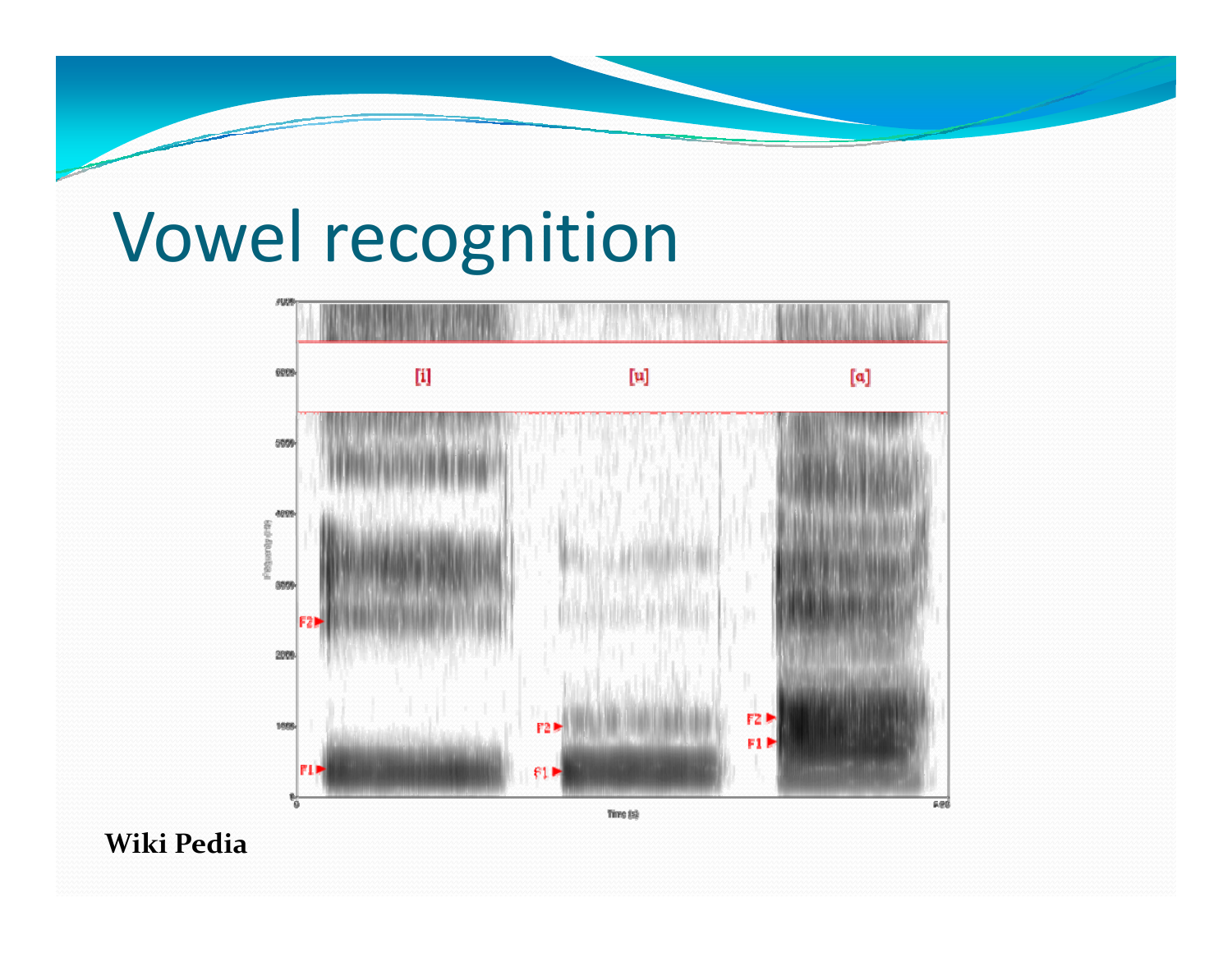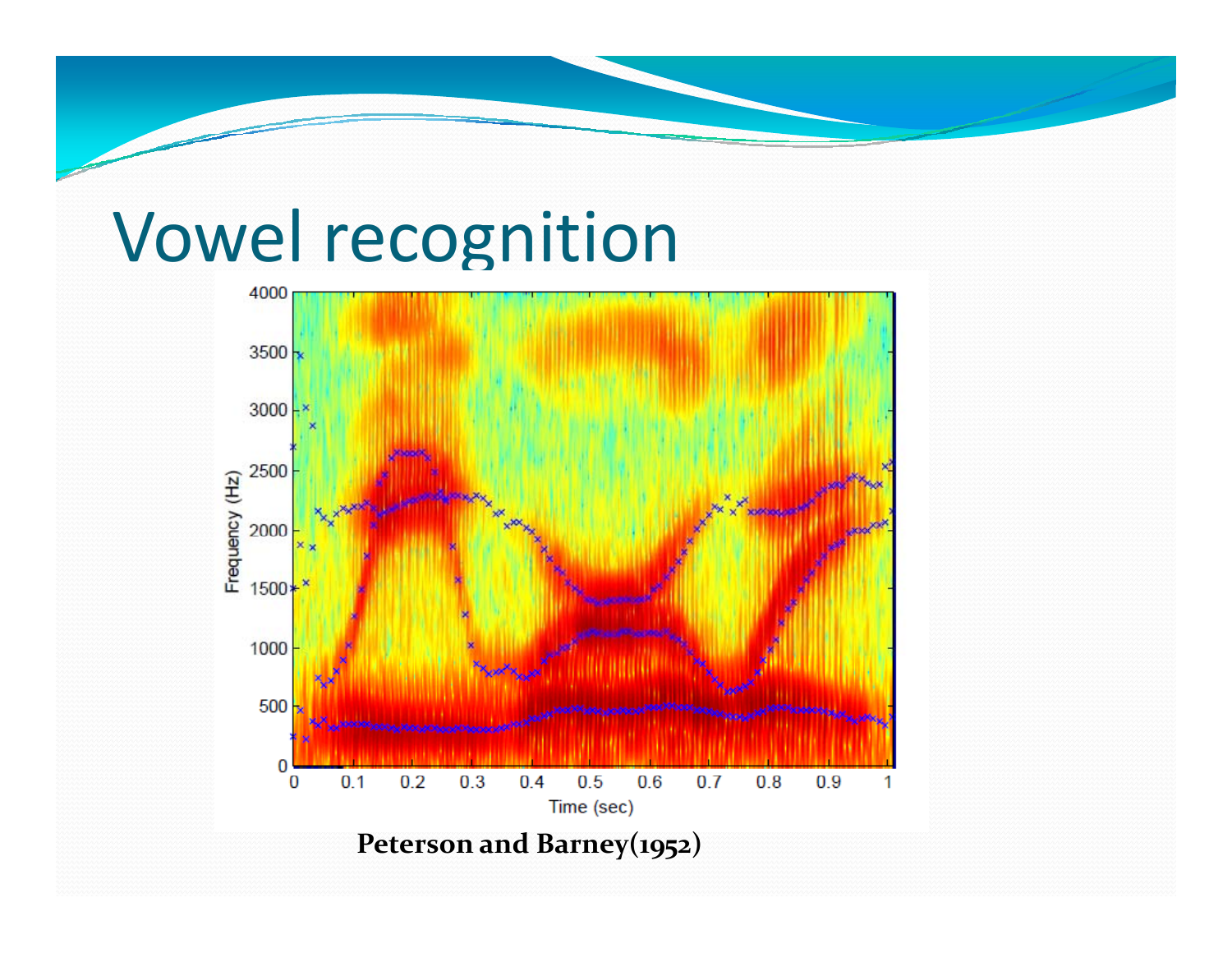



A. Klautau, 2009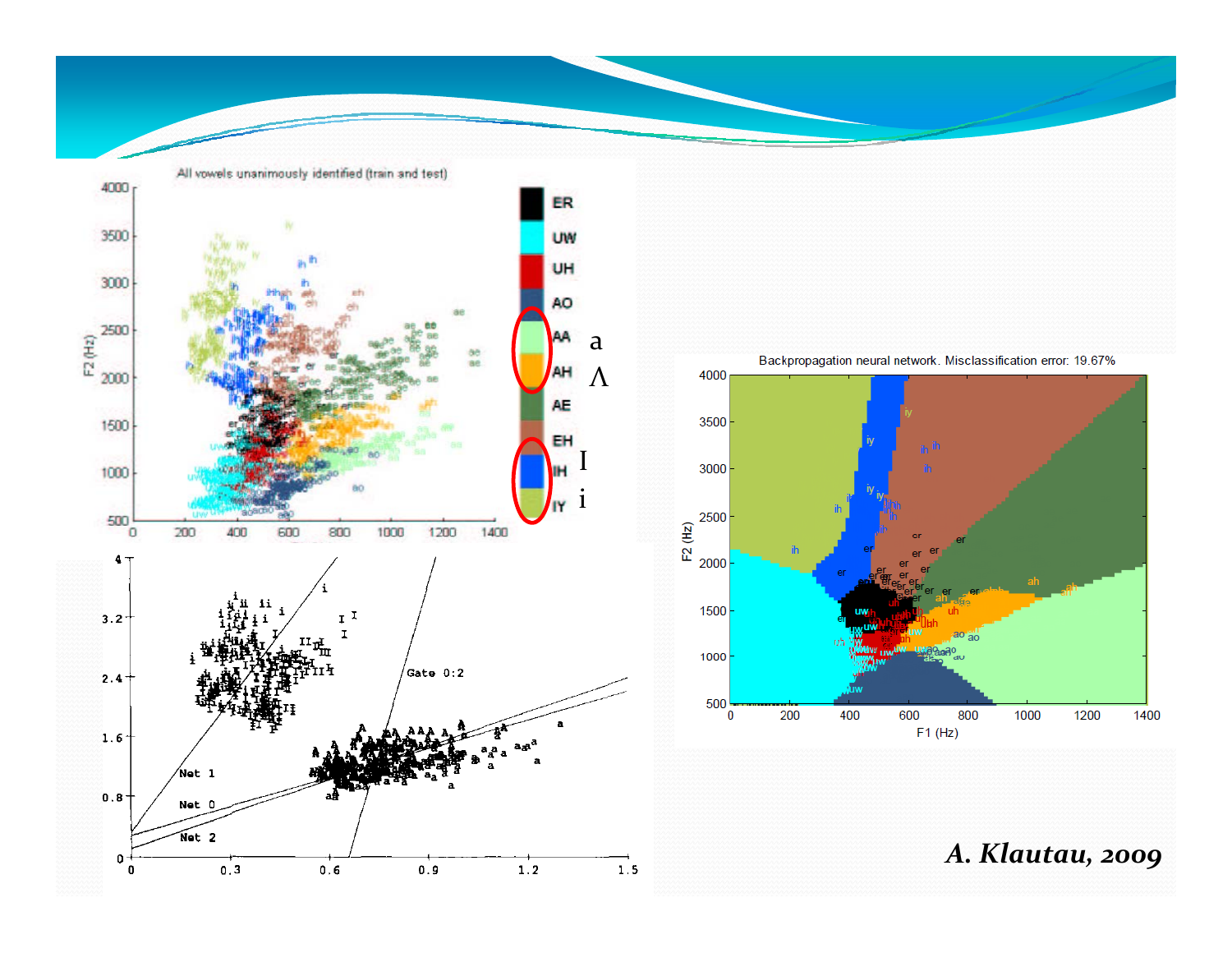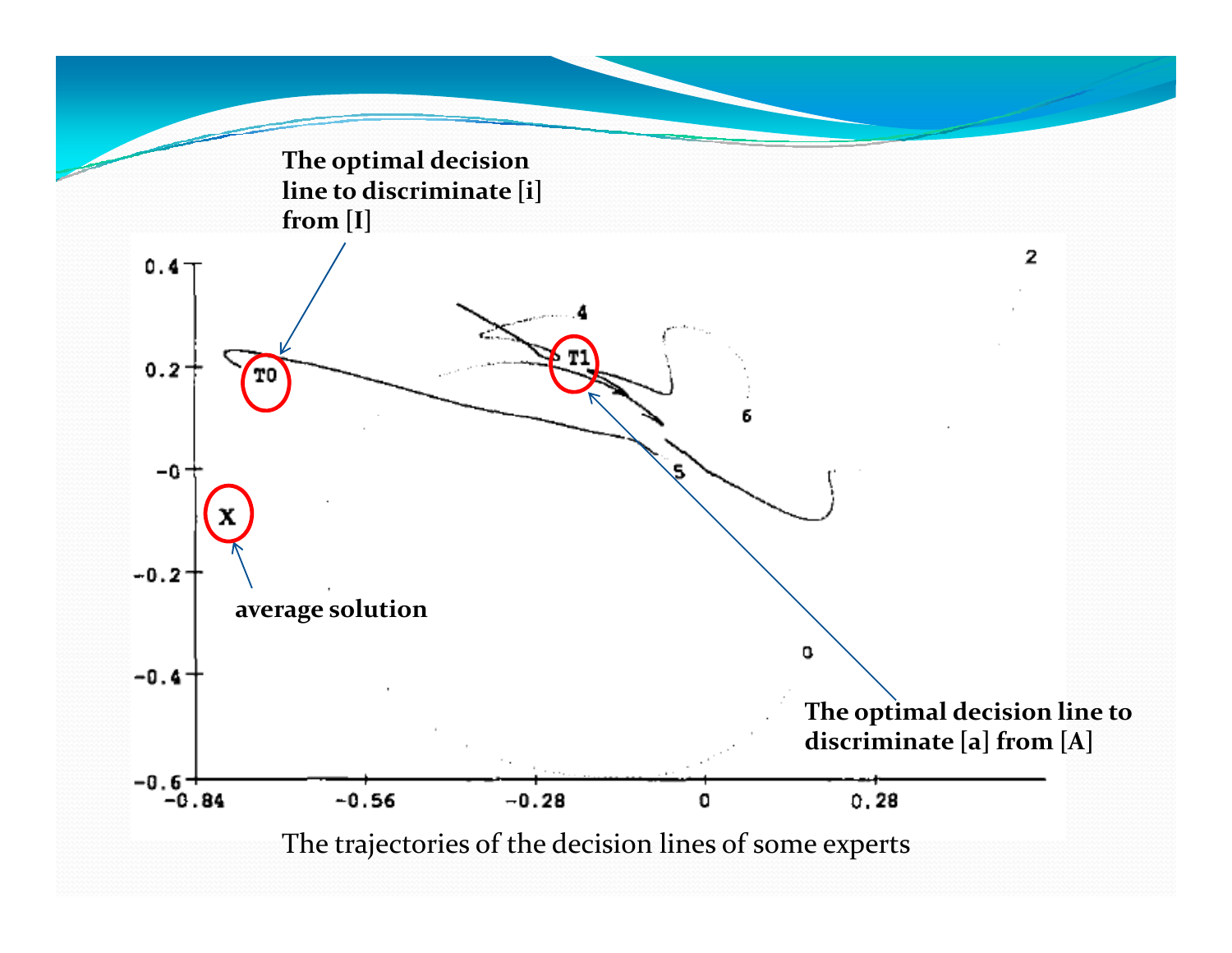# Comparing ME with BP network

| System      | Train % correct Test % correct |    | Average number<br>of epochs | SD  |
|-------------|--------------------------------|----|-----------------------------|-----|
| 4 Experts   | 88                             | 90 | 1124                        | 23  |
| 8 Experts   | 88                             | 90 | 1083                        | 12  |
| BP 6 Hid    | 88                             | 90 | 2209                        | 83  |
| $BP$ 12 Hid | 88                             | 90 | 2435                        | 124 |

 $\blacksquare$  No. of parameters for the BP = No. of parameters for mixture models

 The ME reach the error criterion significantly faster than the BP networks

 Learning time for the ME decrease when the number of experts increase, but in BP it is vice versa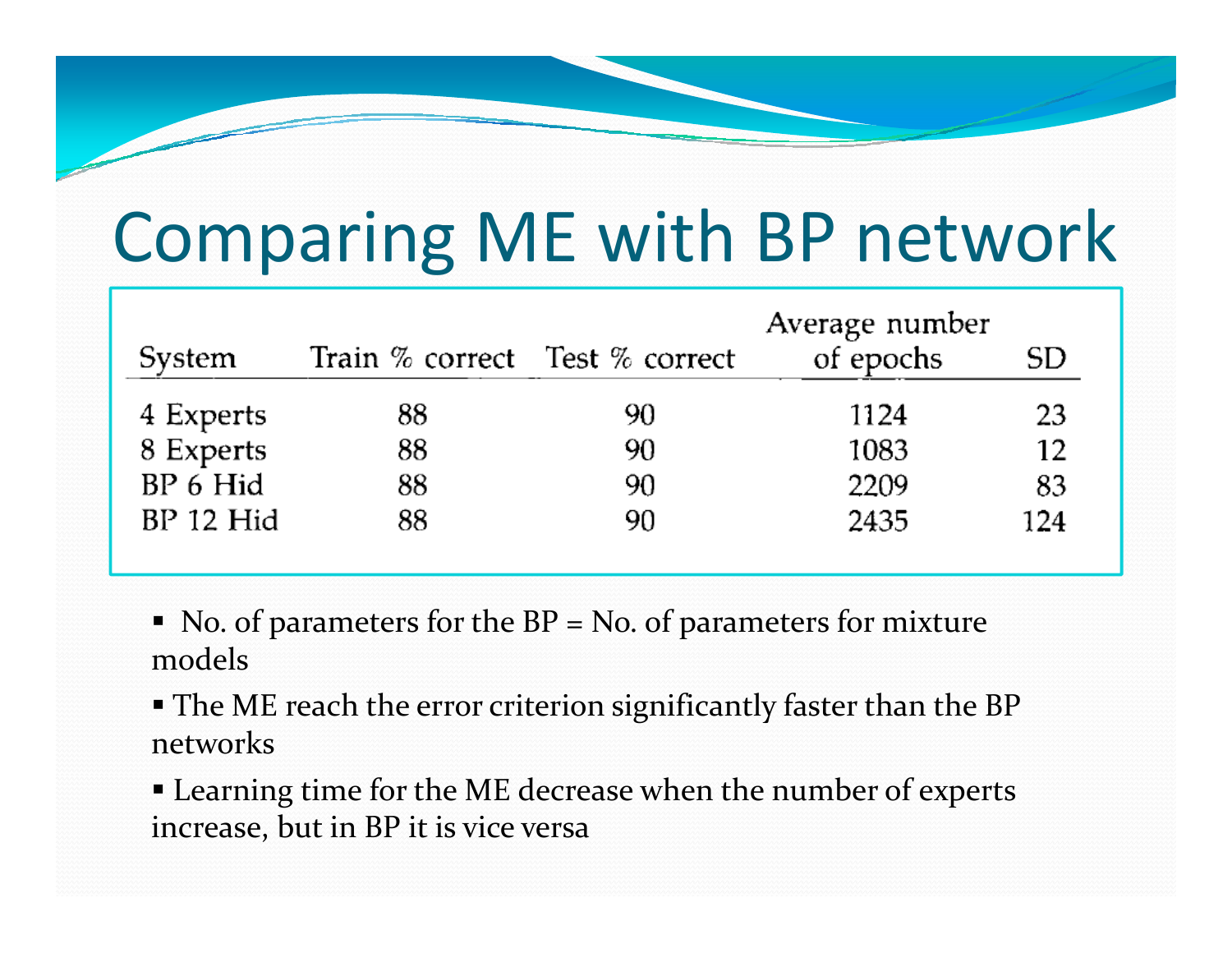# Summary

- The mixture of experts outperform single backpropagation networks
- ME show much better generalization properties when dealing with relatively small training sets
- The idea behind such a system is that the gating network allocates <sup>a</sup> new case to one or <sup>a</sup> few experts, and, if the output is incorrect, the weight changes are localized to these experts .